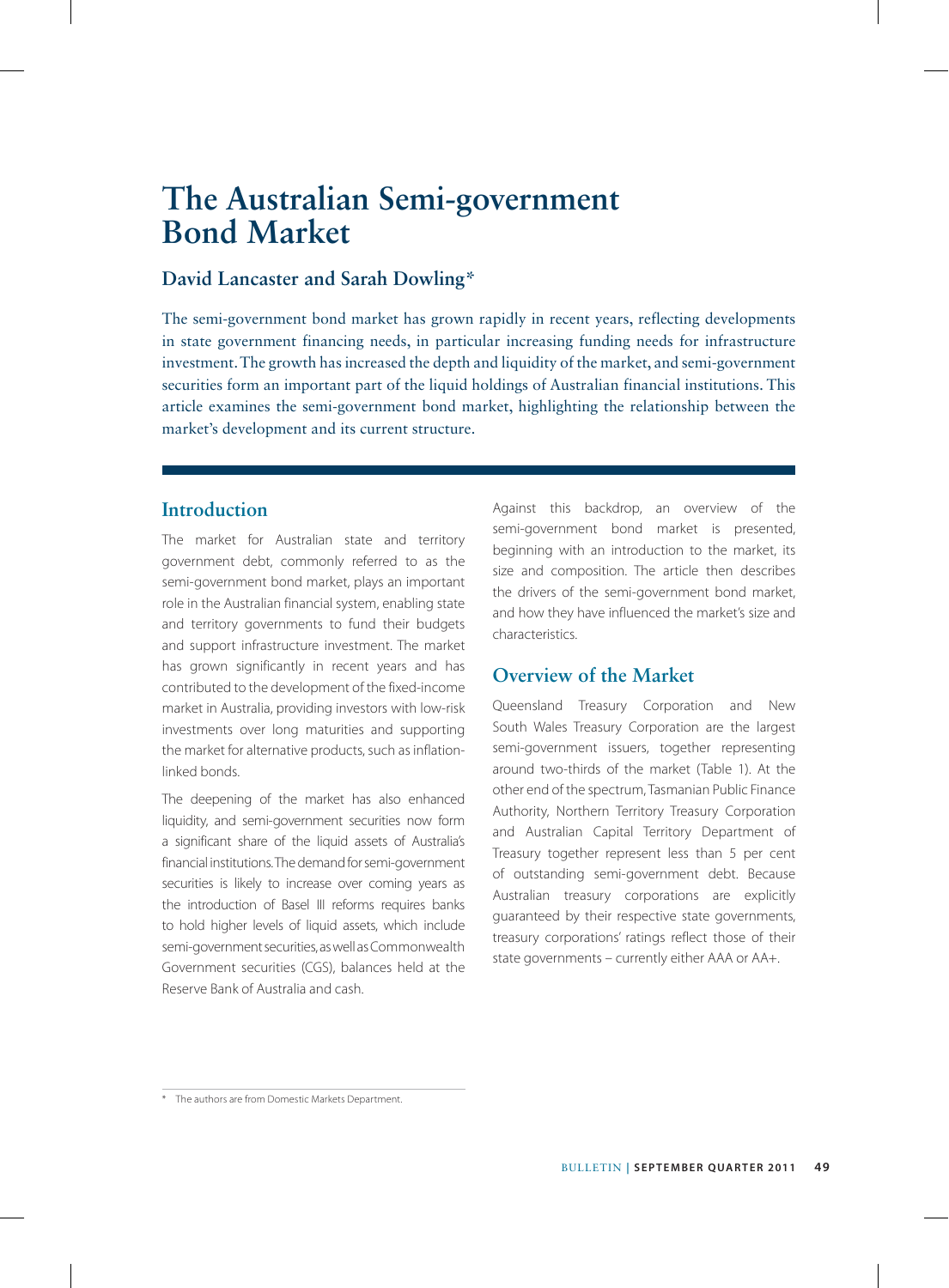|                            | Long-term            |                             | Short-term           |                       |                    |                                 |
|----------------------------|----------------------|-----------------------------|----------------------|-----------------------|--------------------|---------------------------------|
| State/<br><b>Territory</b> | Onshore<br>\$billion | Offshore<br><b>Sbillion</b> | Onshore<br>\$billion | Offshore<br>\$billion | Total<br>\$billion | Credit<br>rating <sup>(a)</sup> |
| Old                        | 63.8                 | 2.7                         | 2.9                  | 1.8                   | 71.1               | $AA+$                           |
| <b>NSW</b>                 | 44.7                 | 6.2                         | 1.9                  | 1.7                   | 54.5               | AAA                             |
| Vic                        | 24.8                 | 0.7                         | 0.3                  | 1.9                   | 27.7               | AAA                             |
| <b>WA</b>                  | 19.4                 | 0.0                         | 3.4                  | 3.2                   | 26.0               | AAA                             |
| <b>SA</b>                  | 8.5                  | 0.3                         | 1.4                  | 1.1                   | 11.2               | AAA                             |
| Tas                        | 2.2                  | 0.0                         | 1.9                  | 1.6                   | 5.7                | $AA+$                           |
| NT                         | 2.7                  | 0.0                         | 0.1                  | 0.0                   | 2.8                | $AA+$                           |
| <b>ACT</b>                 | 1.2                  | 0.0                         | 0.3                  | 0.0                   | 1.5                | AAA                             |
| <b>Total</b>               | 167.3                | 9.8                         | 12.0                 | 11.4                  | 200.5              |                                 |

**Table 1: State and Territory Treasury Corporations' Borrowing** As at end June 2011

(a) Standard & Poor's rates all Australian states and territories, except the Northern Territory which is rated equivalent to AA+ by Moody's Source: state and territory treasury corporations

The bulk of issuance in the semi-government market has been long-term debt securities issued into the domestic market with an original term-to-maturity of greater than one year. Long-term debt is largely comprised of 'benchmark' bonds – generally liquid bonds where the issuing state treasury corporation commits to maintaining a minimum amount outstanding in the bond at any given time.<sup>1</sup> By value, benchmark bonds account for at least 85 per cent of total issuance for all states and territories, except the ACT. The amount of any given bond has also been increasing in recent years; the average issue size of fixed-rate bonds has increased 50 per cent since 2005. This has contributed to the liquidity of the semi-government bond market, as larger issues are typically easier to trade.

Treasury corporations also issue short-term securities to assist in the management of their cash flows. These short-term borrowings are in the form of domestic notes and foreign commercial paper programs. They allow the treasury corporations to smooth their cash flow needs, particularly when large bond maturities fall due. As at June 2011, there were \$12.0 billion in domestic semi-government notes outstanding, consisting primarily of securities issued by Western Australian Treasury Corporation, Queensland Treasury Corporation, New South Wales Treasury Corporation and Tasmanian Public Financing Authority.2

## **Drivers of Issuance**

The semi-government bond market has grown rapidly in recent years, and is now broadly similar in size to the CGS market. As at June 2011, there were around \$167 billion in semi-government bonds outstanding, representing an increase of around \$110 billion since the beginning of 2005 (Graph 1).

Around two-thirds of outstanding semi-government bonds were issued to fund capital expenditure by government-owned corporations, commonly referred to as Public Trading Enterprises (PTEs). These corporations provide essential services to the community, primarily through the development

<sup>1</sup> The precise definition varies by state. For example, Victoria commits to maintaining benchmark bond lines at \$2.5 billion to \$3 billion, whereas the Northern Territory has 'institutional lines' with between \$300 million and \$500 million on issue.

<sup>2</sup> For more information on short-term securities, see Boge and Wilson (2011).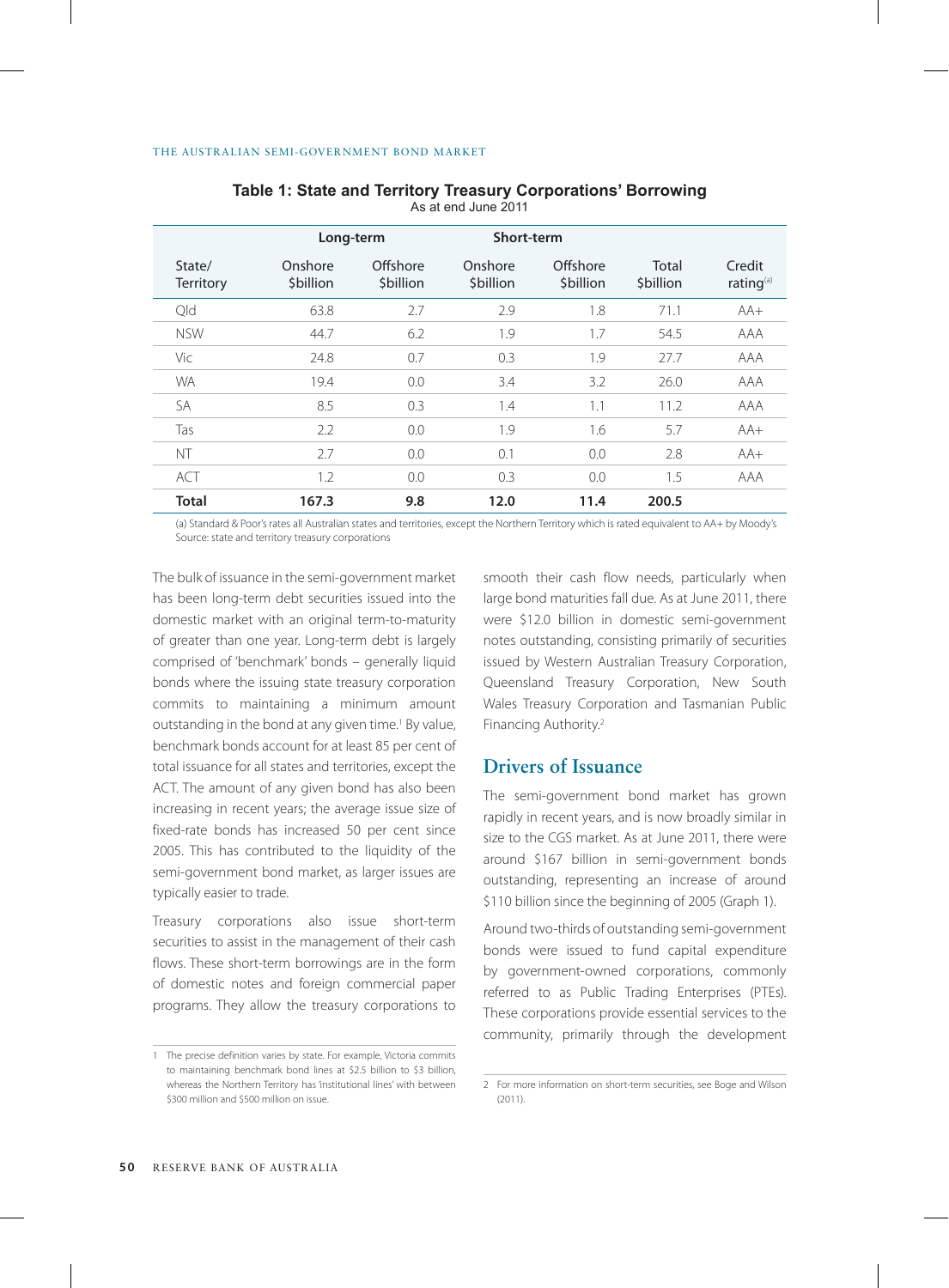#### The Australian Semi-Government Bond Market

of state infrastructure assets. Australian treasury **Graph 1** corporations had around \$100 billion in on-lending outstanding to PTEs as at June 2010. The bulk of the remainder of outstanding bonds have funded state and territory government budgets, with a minority of states also borrowing on behalf of local governments.

Aggregate capital expenditure by PTEs has grown steadily since 2000 with total expenditure peaking at over 2 per cent of GDP in the 2010 financial year (Graph 2). State government stimulus programs resulted in particularly strong infrastructure spending in the 2009 and 2010 financial years as investment programs were brought forward. This led to robust growth in the semi-government market as treasury corporations funded this stimulus. As these programs are completed, aggregate capital expenditure by PTEs is expected to decline, although the state and territory treasuries still forecast strong capital expenditure by PTEs in coming years.

The electricity sector is the largest recipient of funding from state treasury corporations. New South Wales Treasury Corporation and Queensland Treasury Corporation had total loans outstanding to the electricity sector amounting to \$17.1 billion and \$13.7 billion, respectively, as at June 2010 (Graph 3). Victoria, on the other hand, did not have loans outstanding to the electricity sector, having reduced the public-sector funding burden through privatisation of electricity assets in the 1990s. In recent years, other state governments have also sought to reduce the size of their balance sheets and promote infrastructure investment by the private sector by privatising electricity assets. Nevertheless, most state governments still own electricity assets, the maintenance and expansion of which will ensure continuity of demand for state treasury corporations' funding services.

Other major clients of treasury corporations include water and transport sector PTEs. Queensland Treasury Corporation had \$12.5 billion in outstanding loans to the transport sector as at June 2010, primarily for the development of road and rail infrastructure. For other



**Aggregate Capital Expenditure by PTEs Graph 2**



#### **State Treasury Corporation Lending to PTEs and Other Clients** As at end June 2010 **Graph 3**



Sources: NSW Treasury Corporation; Queensland Treasury Corporation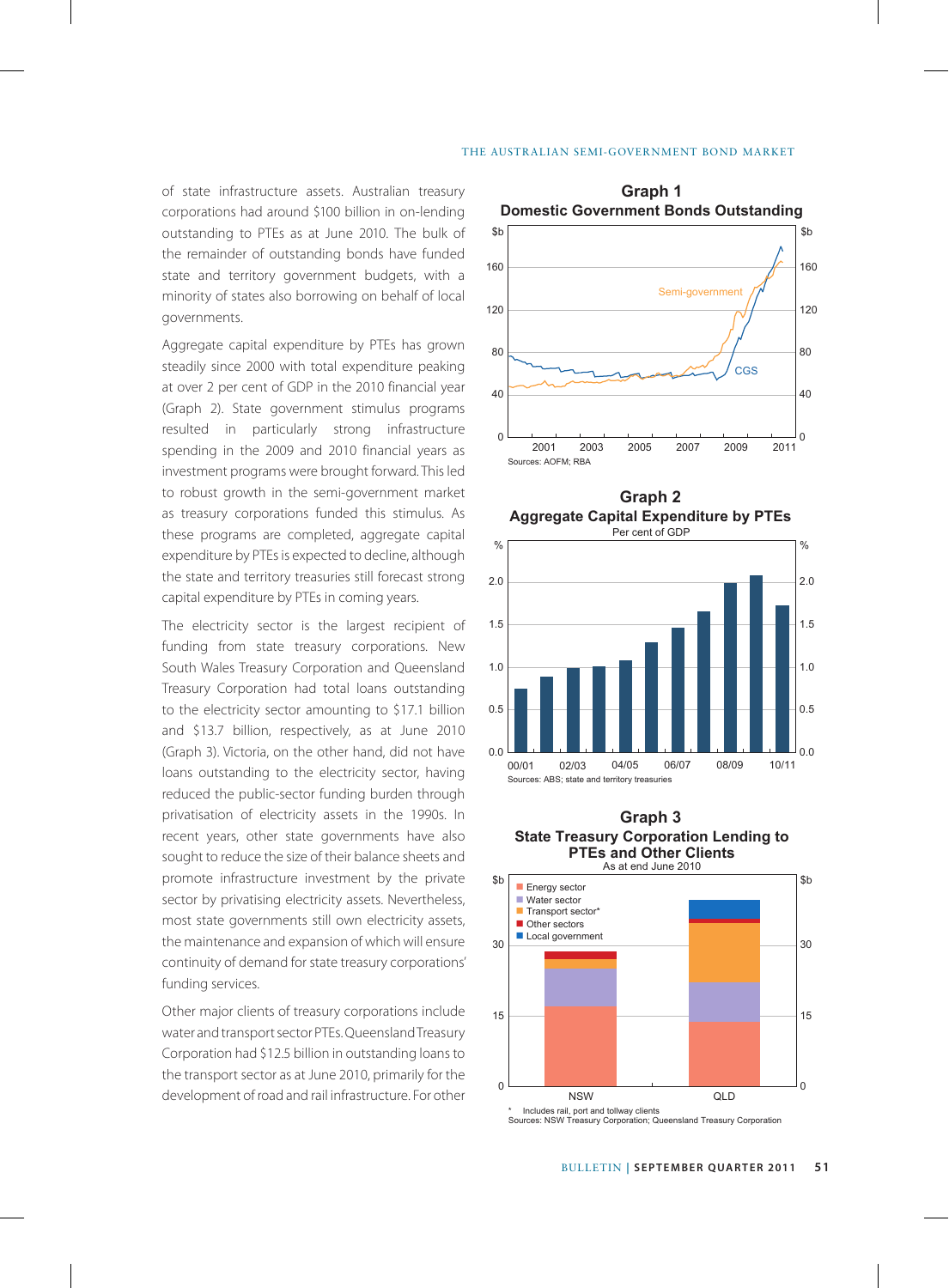states, such as New South Wales, public funding of transport infrastructure has mainly occurred directly through state treasuries.

## **Structure of the Market**

The long operating lives of PTEs' infrastructure assets mean that treasury corporations have actively sought to extend the maturity profile of their debt. State treasury corporations seek to borrow at the longest maturities possible, with the maturity profile of the CGS market generally constraining issuance at longer tenors. CGS provides primary pricing for the domestic yield curve, and hence it is difficult for semi-government bonds to be issued at longer maturities than CGS; the longest tenor of a nominal CGS is currently 12 years. The weighted average term to maturity of the semi-government market is slightly longer than that of the CGS market – 5.5 years compared to 5.0 years. Around 11 per cent of the semi-government market comprises bonds with maturities greater than 10 years, compared to 6 per cent for the CGS market (Graph 4).

State treasury corporations fund themselves almost entirely in the domestic market, with domestic bonds constituting over 90 per cent of the outstanding stock of semi-government



bonds (Graph 5). In the past, bonds issued offshore through 'global exchangeable bond' programs provided some foreign investors with tax benefits.<sup>3</sup> However, following tax changes in December 2008, state treasury corporations are no longer issuing global exchangeable bonds and have instead actively sought to repurchase outstanding stock of these securities. This has led to a decline in the outstanding stock of global exchangeable bonds in recent years.

The largest treasury corporations issue some foreign currency bonds using euro medium-term note programs, although foreign currency funding represents only a small proportion of their total capital market borrowings. For example, New South Wales Treasury Corporation had \$3.5 billion in euro medium-term notes outstanding as at June 2010. Because PTEs do not require funding in foreign currencies, state treasury corporations use derivatives to ensure that foreign currency denominated borrowing is hedged into Australian dollars.



3 Global exchangeable bonds are Australian dollar-denominated bonds issued overseas that are exchangeable for an equivalent domestic bond at the holder's option. They were a popular means of ensuring that interest withholding tax was not paid unnecessarily.

## **Treasury Corporations' Debt Outstanding Graph 5**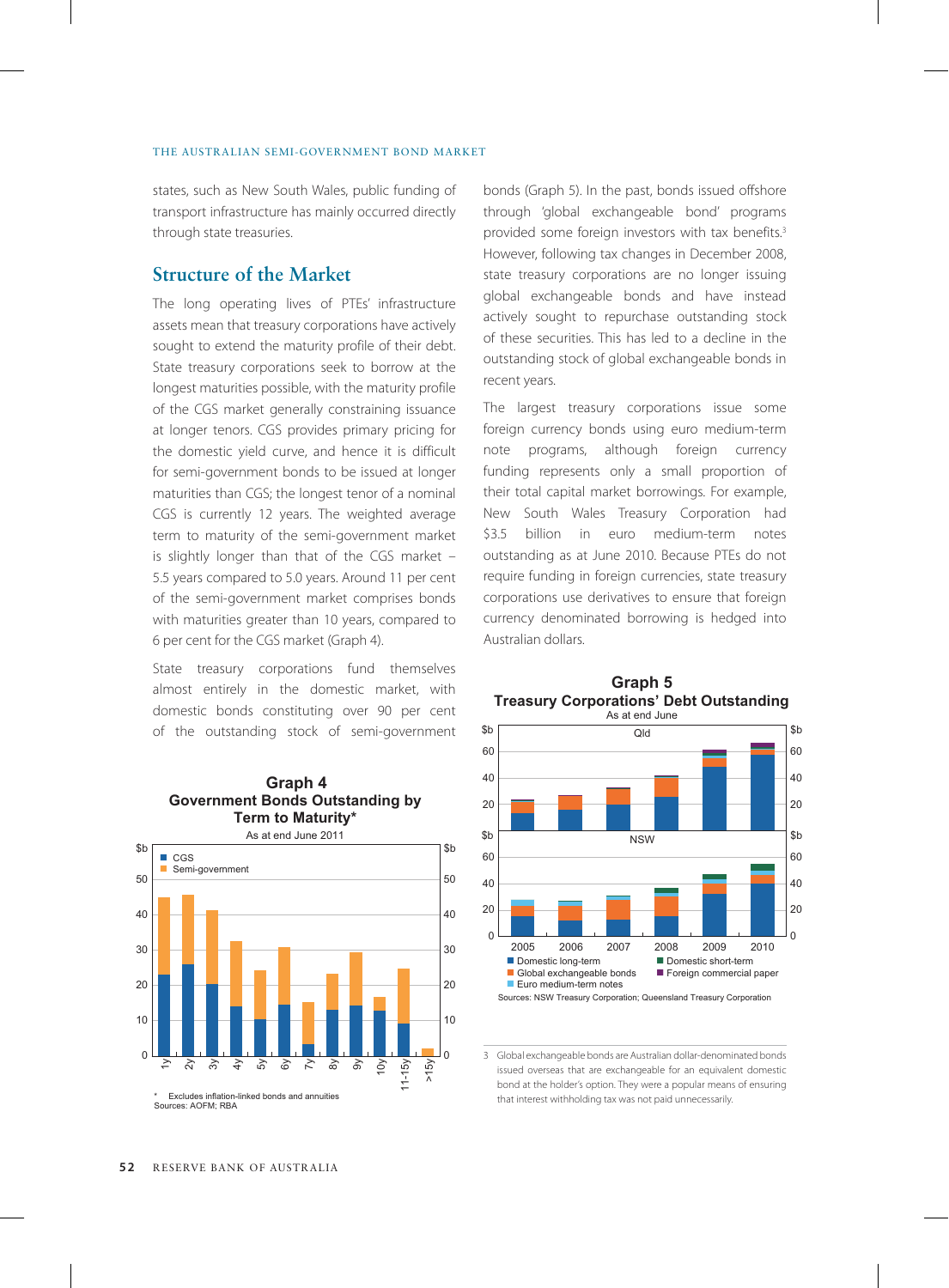State treasury corporations also issue inflation-linked **Graph 6** bonds to meet demand from PTEs for inflationlinked borrowing. These PTEs, mostly utilities and infrastructure companies, favour inflation-linked bonds because of the sensitivity of their revenue to inflation over the long term and the ability to attract investors at longer maturities. Insurers, superannuation funds and mutual funds are natural investors for inflation-linked bonds, because they offer long-dated maturities and provide a hedge against inflation. New South Wales Treasury Corporation has been particularly active in tailoring issuance to investor demand, with significant inflation-linked issuance in both 2009 and 2010. As at June 2011, there were around \$7 billion of semi-government inflation-linked bonds outstanding, compared with \$14 billion of inflationlinked CGS.

As noted previously, demand from investors holding semi-government securities for liquidity purposes has also supported issuance by state treasury corporations. By market value, Australian banks are the largest domestic investors in semi-government securities, holding around 21 per cent of the outstanding stock of semi-government bonds in March 2011 (Graph 6). State treasury corporations also hold other states' semi-government bonds for liquidity management purposes.

Domestic investors, particularly banks, have increased their share of semi-government bonds since the onset of the financial crisis. Domestic investors now hold around 60 per cent of the market value of semi-government bonds outstanding, up from 53 per cent in June 2007 (Graph 7). This compares with current domestic holdings of around 30 per cent of CGS outstanding.

# **Pricing of Semi-government Securities**

Explicit backing by their respective state governments has meant investors generally perceive credit risk for state treasury corporations to be low. This has typically resulted in semi-government bonds trading at tight spreads to CGS (Graph 8). Nevertheless,



**Total Holdings of Semi-government Bonds Graph 7**